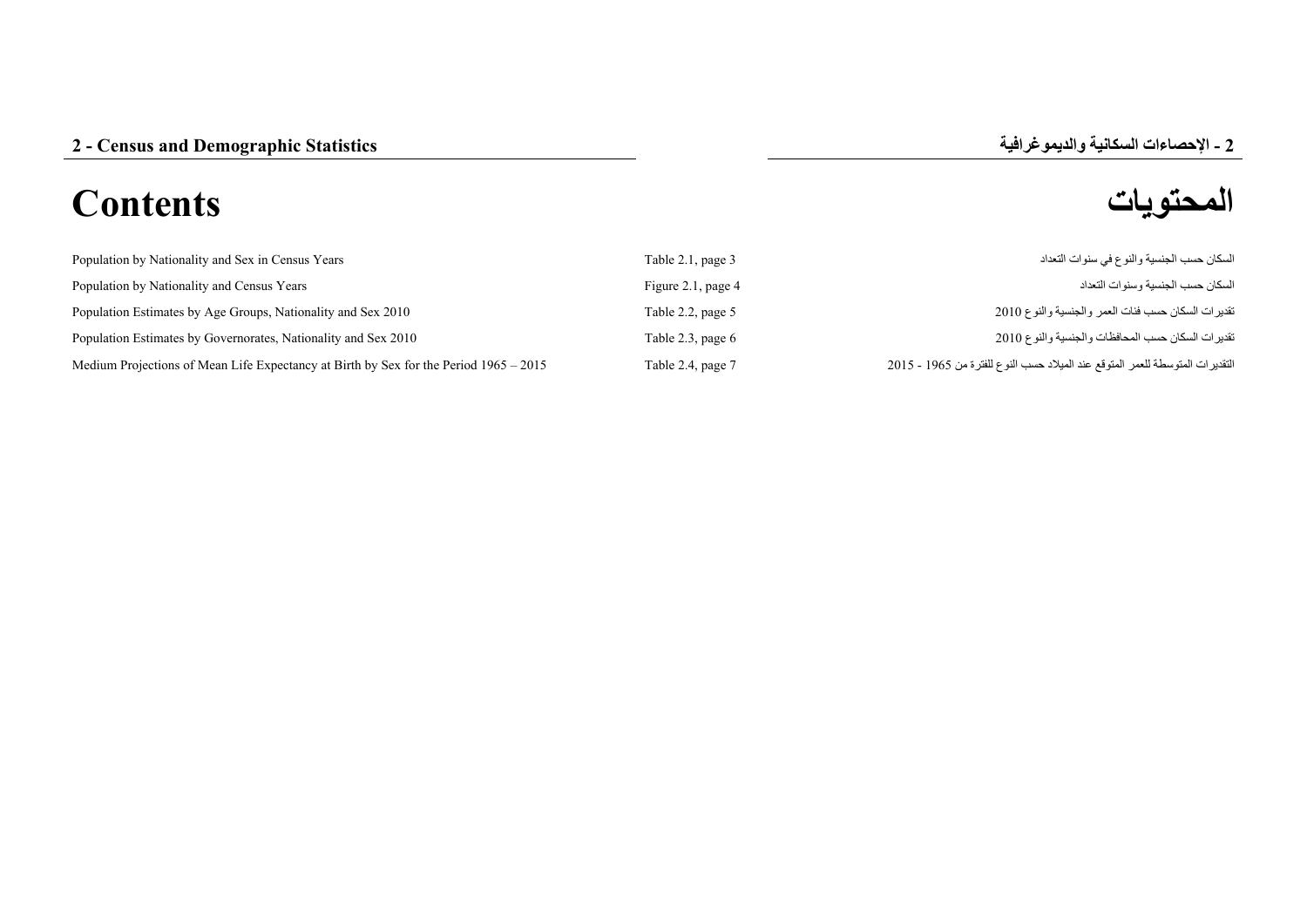<span id="page-1-0"></span>

| <b>Total</b> |         | الجملة  | <b>Non-Bahraini</b> |          | غير بحريني | <b>Bahraini</b> |          | بحريتي   |                     |
|--------------|---------|---------|---------------------|----------|------------|-----------------|----------|----------|---------------------|
|              |         |         |                     |          |            |                 |          |          |                     |
| الجملة       | أننسى   | نكر     | الجملة              | أنشى     | نكر        | الجفلة          | أنشى     | نكر      | سنوات التعداد       |
| <b>Total</b> | Female  | Male    | Total               | Female   | Male       | <b>Total</b>    | Female   | Male     | <b>Census Years</b> |
| 89,970       | 41,703  | 48,267  | 15,930              | $\cdots$ | $\cdots$   | 74,040          |          | $\cdots$ | 1941                |
| 109,650      | 51,049  | 58,601  | 18,471              | $\cdots$ | $\cdots$   | 91,179          | $\cdots$ | $\cdots$ | 1950                |
| 143,135      | 65,513  | 77,622  | 24,401              | 6,692    | 17,709     | 118,734         | 58,821   | 59,913   | 1959                |
| 182,203      | 82,819  | 99,384  | 38,389              | 11,373   | 27,016     | 143,814         | 71,446   | 72,368   | 1965                |
| 216,078      | 99,764  | 116,314 | 37,885              | 11,343   | 26,542     | 178,193         | 88,421   | 89,772   | 1971                |
| 350,798      | 146,005 | 204,793 | 112,378             | 27,509   | 84,869     | 238,420         | 118,496  | 119,924  | 1981                |
| 508,037      | 213,691 | 294,346 | 184,732             | 53,839   | 130,893    | 323,305         | 159,852  | 163,453  | 1991                |
| 650,604      | 276,955 | 373,649 | 244,937             | 75,911   | 169,026    | 405,667         | 201,044  | 204,623  | 2001                |
| 1,234,571    | 466,157 | 768,414 | 666,172             | 184,997  | 481,175    | 568,399         | 281,160  | 287,239  | 2010                |

## **جدول 2.1 Table السكان حسب الجنسية والنوع في سنوات التعداد Population by Nationality and Sex in Census Years**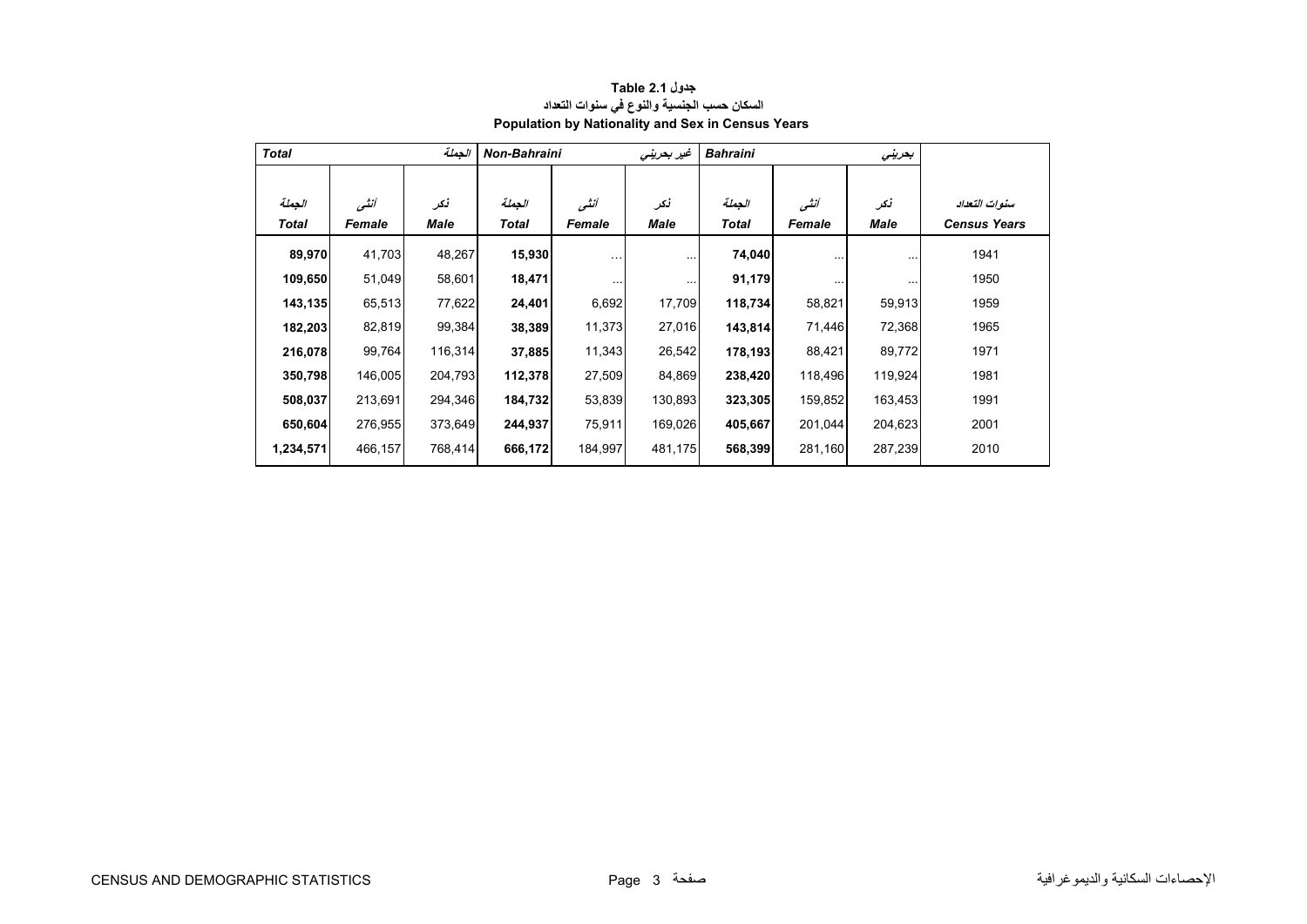## **رسم بياني 2.1 Figure السكان حسب الجنسية وسنوات التعداد Population By Nationality and Census Years**

<span id="page-2-0"></span>Population



Reference: Table 2.1

مرجع: جدول 2.1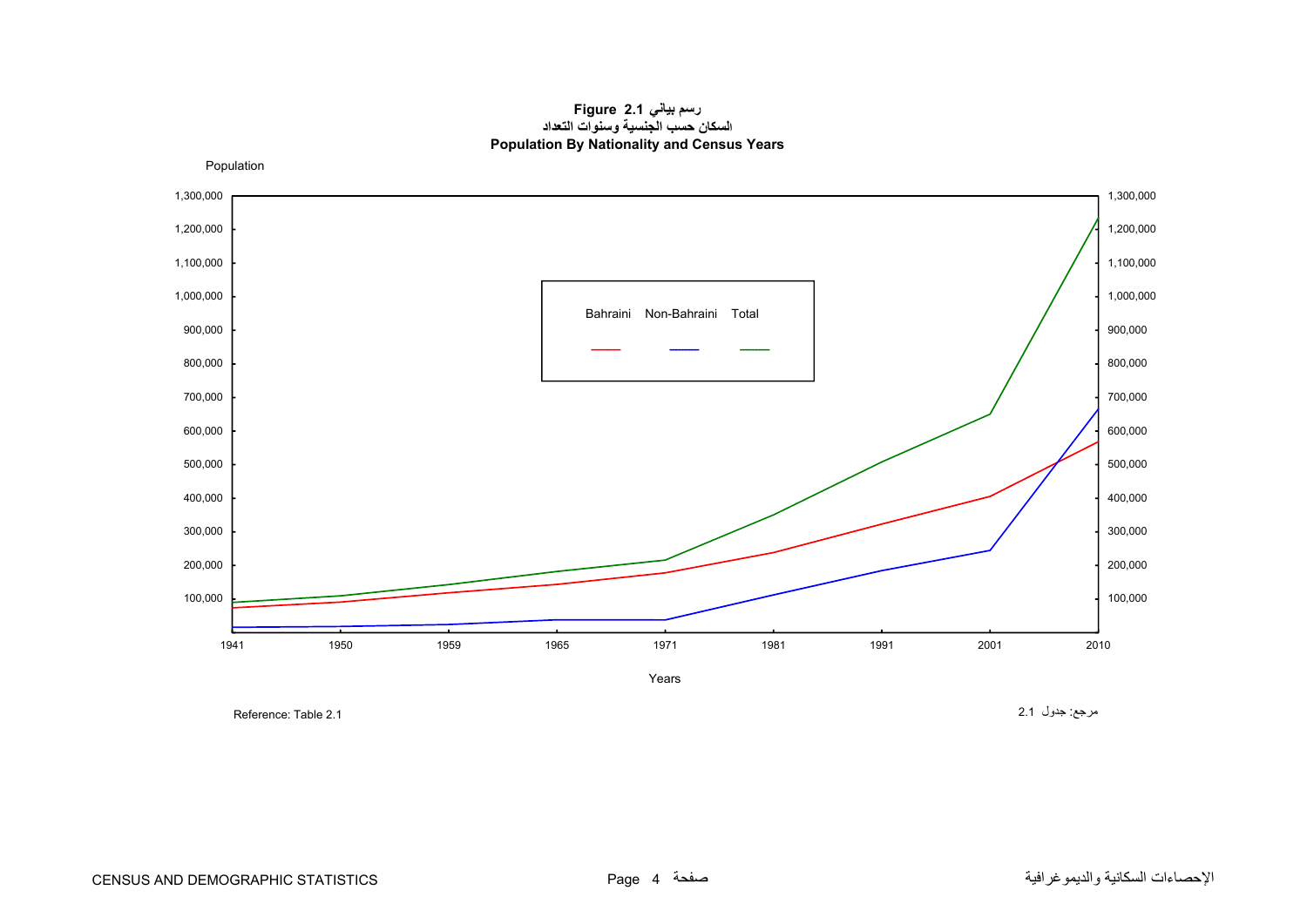<span id="page-3-0"></span>

| <b>Total</b>           |                | الحملة      | Non-Bahraini           |                | غیر بحرینی         | <b>Bahraini</b>        |                | بحرينى      |                                 |
|------------------------|----------------|-------------|------------------------|----------------|--------------------|------------------------|----------------|-------------|---------------------------------|
| الجملة<br><b>Total</b> | أنشى<br>Female | نكر<br>Male | الحملة<br><b>Total</b> | أنشى<br>Female | ذكر<br><b>Male</b> | الجملة<br><b>Total</b> | أنشى<br>Female | ذكر<br>Male | فئات العمر<br><b>Age Groups</b> |
| 89,020                 | 43,783         | 45,237      | 25,282                 | 12,522         | 12,760             | 63,738                 | 31,261         | 32,477      | $0 - 4$                         |
| 82,925                 | 40,360         | 42,565      | 23,913                 | 11,625         | 12,288             | 59,012                 | 28,735         | 30,277      | $5-9$                           |
| 75,658                 | 36,767         | 38,891      | 17,474                 | 8,425          | 9.049              | 58,184                 | 28,342         | 29,842      | $10 - 14$                       |
| 72,713                 | 35,391         | 37,322      | 13,056                 | 6,256          | 6.800              | 59,657                 | 29,135         | 30,522      | $15 - 19$                       |
| 112,402                | 46,033         | 66,369      | 57,526                 | 19,416         | 38,110             | 54,876                 | 26,617         | 28,259      | 20-24                           |
| 182,232                | 55,403         | 126,829     | 134,073                | 31,915         | 102,158            | 48,159                 | 23,488         | 24,671      | 25-29                           |
| 161,448                | 50,080         | 111,368     | 119,374                | 29,102         | 90,272             | 42,074                 | 20,978         | 21,096      | 30-34                           |
| 131,729                | 41,134         | 90,595      | 97,842                 | 23,808         | 74,034             | 33,887                 | 17,326         | 16,561      | 35-39                           |
| 106,196                | 34,819         | 71,377      | 72,865                 | 17,536         | 55,329             | 33,331                 | 17,283         | 16,048      | 40-44                           |
| 81,471                 | 29,168         | 52,303      | 48,510                 | 12,046         | 36,464             | 32,961                 | 17,122         | 15,839      | 45-49                           |
| 60,575                 | 20,984         | 39,591      | 33,087                 | 6,820          | 26,267             | 27,488                 | 14,164         | 13,324      | 50-54                           |
| 35,149                 | 12,105         | 23,044      | 15,751                 | 3,211          | 12,540             | 19,398                 | 8,894          | 10,504      | 55-59                           |
| 16,819                 | 6,801          | 10,018      | 4,762                  | 1,233          | 3,529              | 12,057                 | 5,568          | 6,489       | 60-64                           |
| 9,626                  | 4,686          | 4,940       | 1,336                  | 458            | 878                | 8,290                  | 4,228          | 4,062       | 65-69                           |
| 7,719                  | 4,033          | 3,686       | 666                    | 302            | 364                | 7,053                  | 3,731          | 3,322       | 70-74                           |
| 8,889                  | 4,610          | 4,279       | 655                    | 322            | 333                | 8,234                  | 4,288          | 3,946       | $75+$                           |
| 1,234,571              | 466,157        | 768,414     | 666,172                | 184,997        | 481,175            | 568,399                | 281,160        | 287,239     | الجملة Total                    |

**جدول 2.2 Table Population Estimates by Age Groups, Nationality and Sex 2010 تقديرات السكان حسب فئات العمر والجنسية والنوع<sup>2010</sup>**

المصدر : تعداد 2010 ( الجهاز المركزي للمعلومات) . . . (Source: Census 2010 (Central Informatics Organization)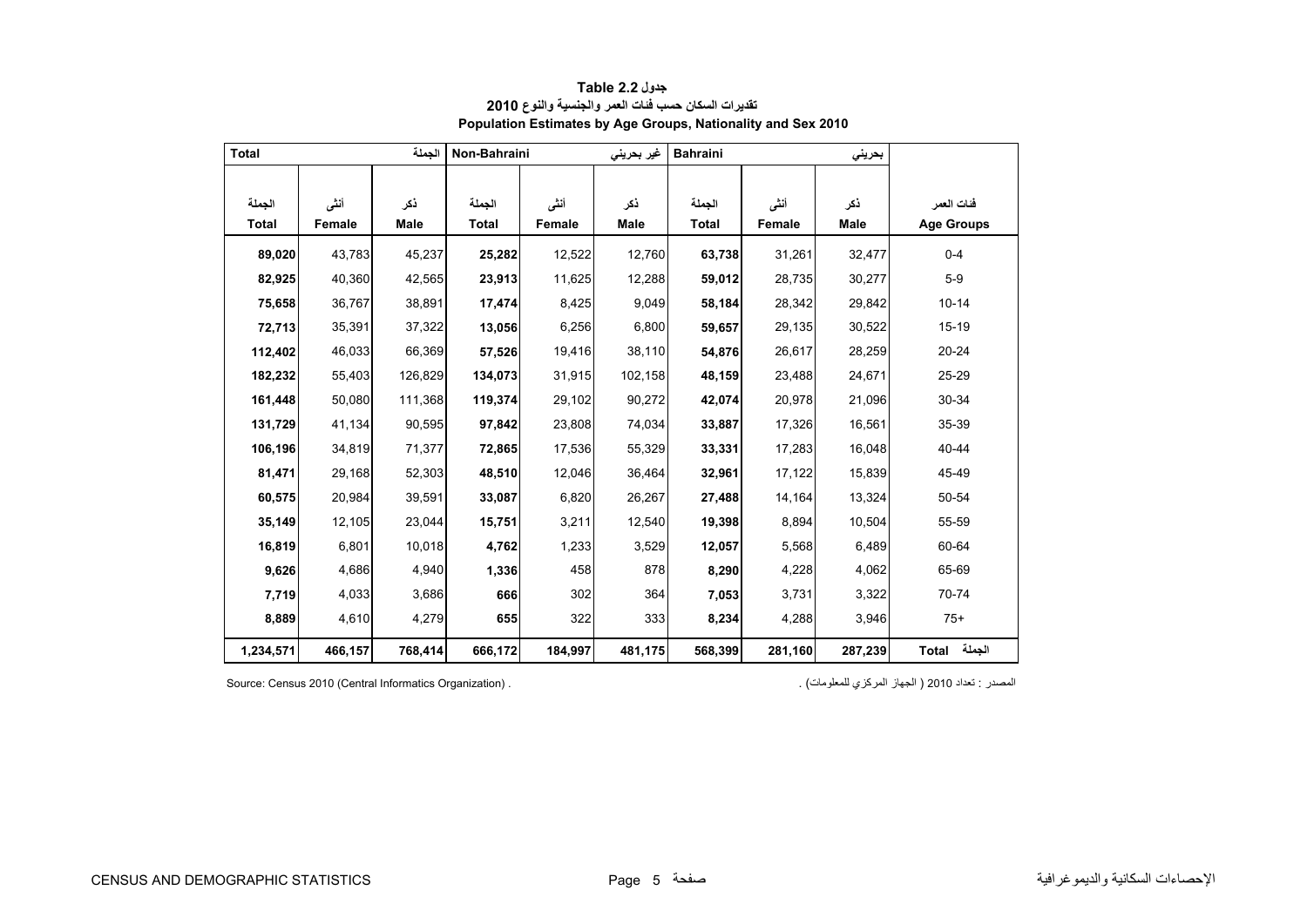<span id="page-4-0"></span>

|                | الجملة<br><b>Total</b> |         | غیر بحرینی<br>Non-Bahraini |              | بحرينى<br><b>Bahraini</b> |         |              |         |               |          |
|----------------|------------------------|---------|----------------------------|--------------|---------------------------|---------|--------------|---------|---------------|----------|
|                |                        |         |                            |              |                           |         |              |         |               |          |
|                | الحملة                 | أنشى    | ذكر                        | الجملة       | أنشى                      | ذكر     | الحملة       | أنشى    | ذكر           |          |
| Governorate    | Total                  | Female  | Male                       | <b>Total</b> | Female                    | Male    | <b>Total</b> | Female  | Male          | المحافظة |
| Capital        | 329,510                | 104,479 | 225,031                    | 261,921      | 71,037                    | 190,884 | 67,589       | 33,442  | 34.147        | العاصمة  |
| Muharrag       | 189,114                | 80,260  | 108,854                    | 86,870       | 29,722                    | 57,148  | 102,244      | 50,538  | 51,706        | المحرق   |
| Northern       | 276.949                | 126,415 | 150,534                    | 82,887       | 30,186                    | 52,701  | 194,062      | 96,229  | 97,833        | الشمالية |
| Central        | 326,305                | 121,220 | 205,085                    | 154,732      | 36,015                    | 118,717 | 171,573      | 85,205  | 86,368        | الوسطى   |
| Southern       | 101,456                | 31.948  | 69,508                     | 68,525       | 16,202                    | 52,323  | 32,931       | 15,746  | <b>17.185</b> | الجنوبية |
| <b>Unknown</b> | 11,237                 | 1,835   | 9,402                      | 11,237       | 1,835                     | 9,402   |              |         |               | غير مبين |
| <b>Total</b>   | 1,234,571              | 466,157 | 768,414                    | 666,172      | 184,997                   | 481,175 | 568,399      | 281,160 | 287,239       | الجملة   |

## **جدول 2.3 Table تقديرات السكان حسب المحافظات والجنسية والنوع <sup>2010</sup> Population Estimates by Governorates, Nationality and Sex 2010**

المصدر : تعداد 2010 ( الجهاز المركزي للمعلومات) . . . (Source: Census 2010 (Central Informatics Organization)